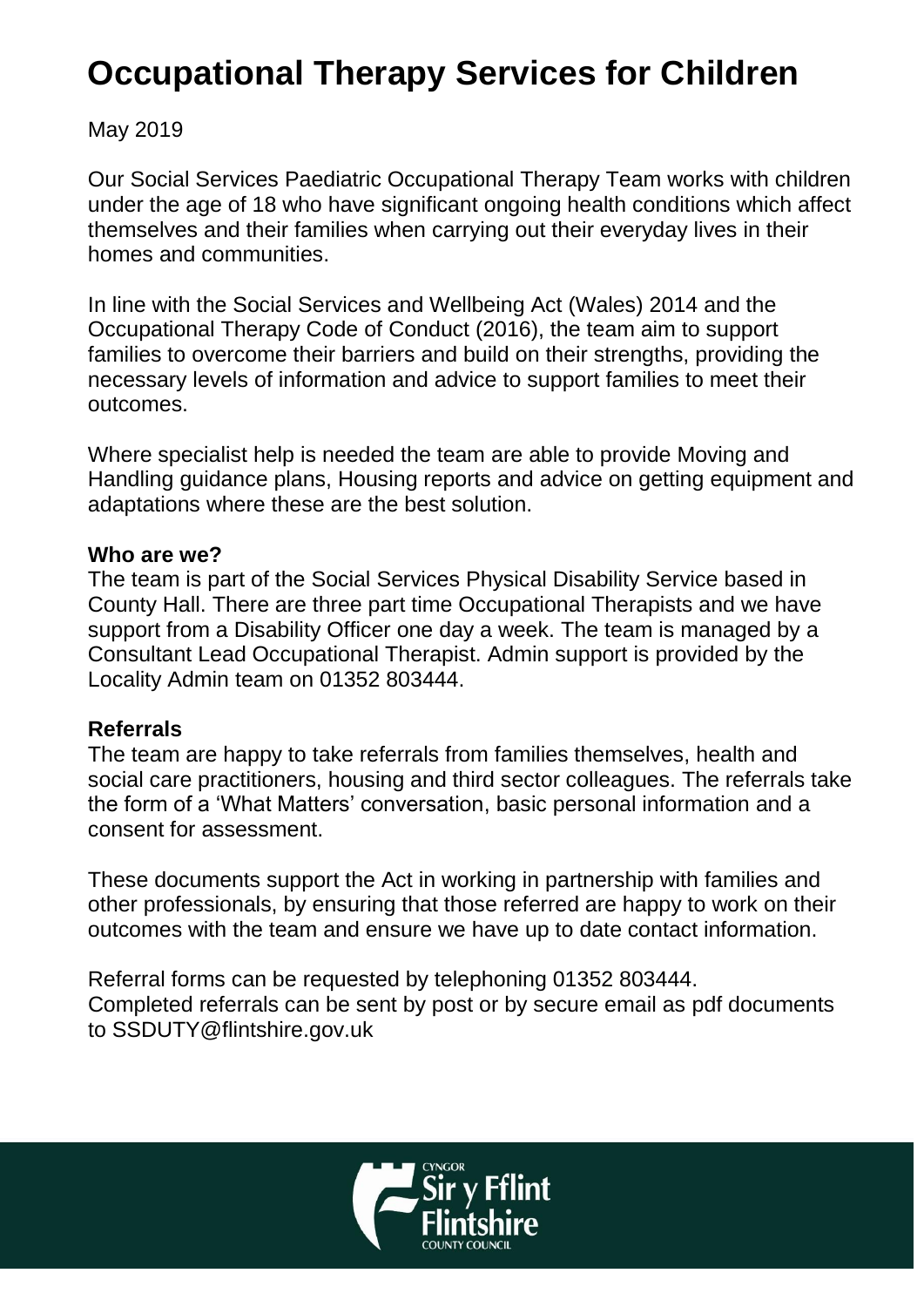# **Triage**

Incoming referrals are screened by the manager within 10 working days and advice given about other organisations should they not be appropriate. The manager may ask for further information to be obtained to support this decision. Any actions that can be supported immediately will be done so, such as providing information or advice to reduce risks.

The team are unable to provide an emergency response so in case of urgent need, please contact your GP, NHS Direct or 999 as you feel appropriate. In most cases, referrals will be added to our waiting list for allocation as soon as the team has capacity. We will send you a letter to say that we have received your referral and that your child or the child you have referred has been added to the waiting list. We will ensure that the family has a letter where appropriate.

#### **Wait**

The wait for most cases is usually a matter of months and the team work as hard as they can to complete their work whilst ensuring that families feel fully listened to and supported. If you have any worries during this wait or would like to ask any questions, please contact 01352 803444 to leave a message or email SSDUTY@flintshire.gov.uk and we will try and get back to you as soon as we can.

#### **Assessments**

All assessment start with your child and your family and what is important to you and what you would like to achieve in the future. It provides an opportunity to reflect on what is working well and what things are not going so well. All options will be considered and discussed before a plan is drawn up.

This may take more than one visit and may require the involvement of others to assist in gathering all the information and making things work. This will be recorded on our PARIS electronic system and you will receive a copy along with any other forms we complete.

## **Equipment and adaptations**

As well as providing you with information and support, the team are able to request equipment and adaptations.

To ensure that these are accessed fairly to support all those in need, the Occupational Therapist would be required to ensure that these are essential for meeting your child's outcomes and that they couldn't be provided in any other way. These are then considered by the Manager and/or Physical Disability panel prior to agreement.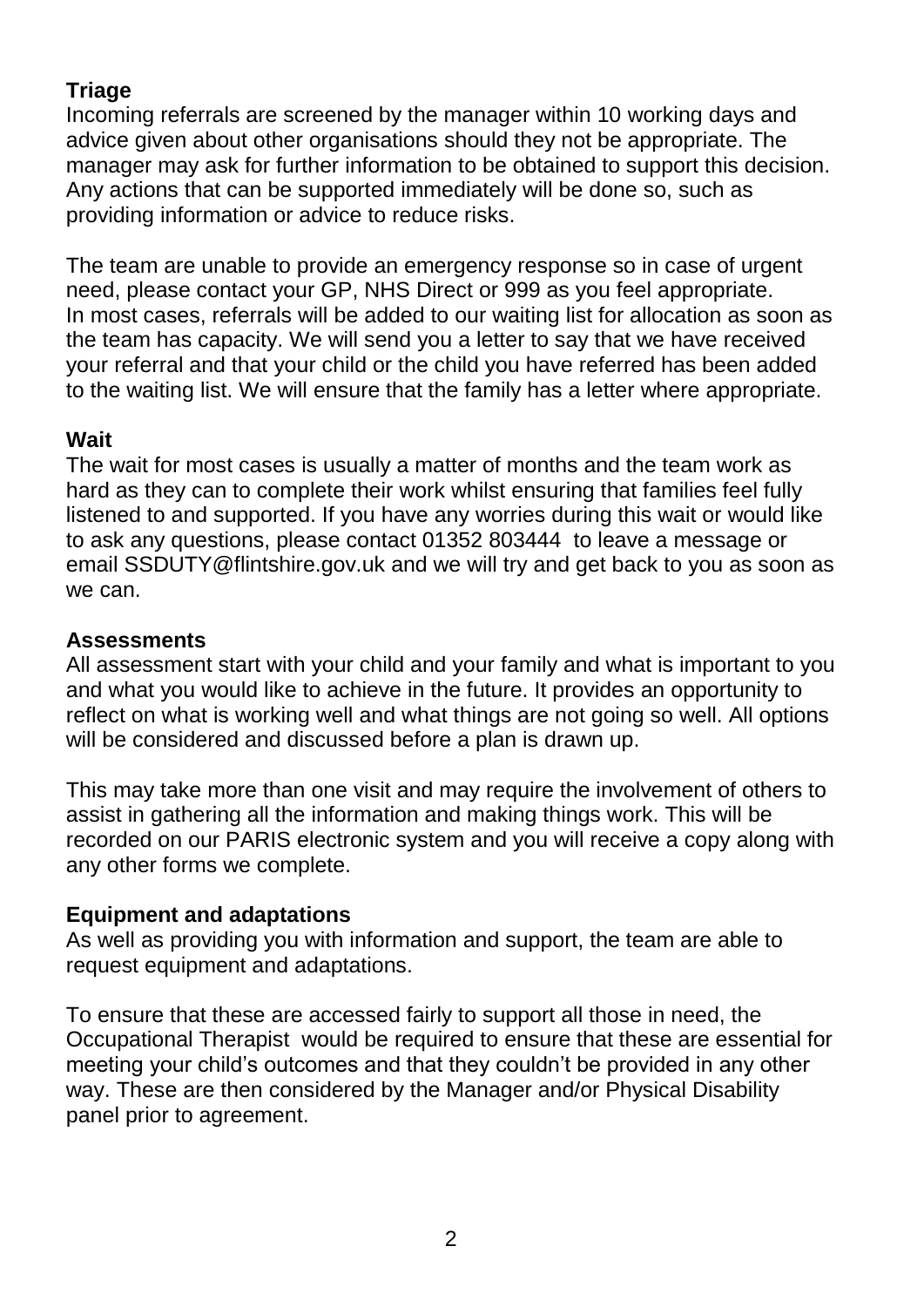Where families are tenants of the council, housing associations or private landlords, the landlords have to consent to any adaptations (building works or fixed equipment being fitted), even if the Occupational Therapist supports these.

Disabled Facilities Grant applications can sometimes be supported by Occupational Therapists but work need to be started after assessment to ensure that a family is eligible.

Cases are held open while work is completed. Once the outcomes have been addressed the case will be closed to allow other cases to be actioned. A conversation will be held to review the plan and how the family will continue independently.

If you have any further questions, please contact 01352 803444 or email: SSDUTY@flintshire.gov.uk for further information.

In the meantime, you may find the Dewis website useful to find out more about what may be available in the local community:

<www.dewis.wales>